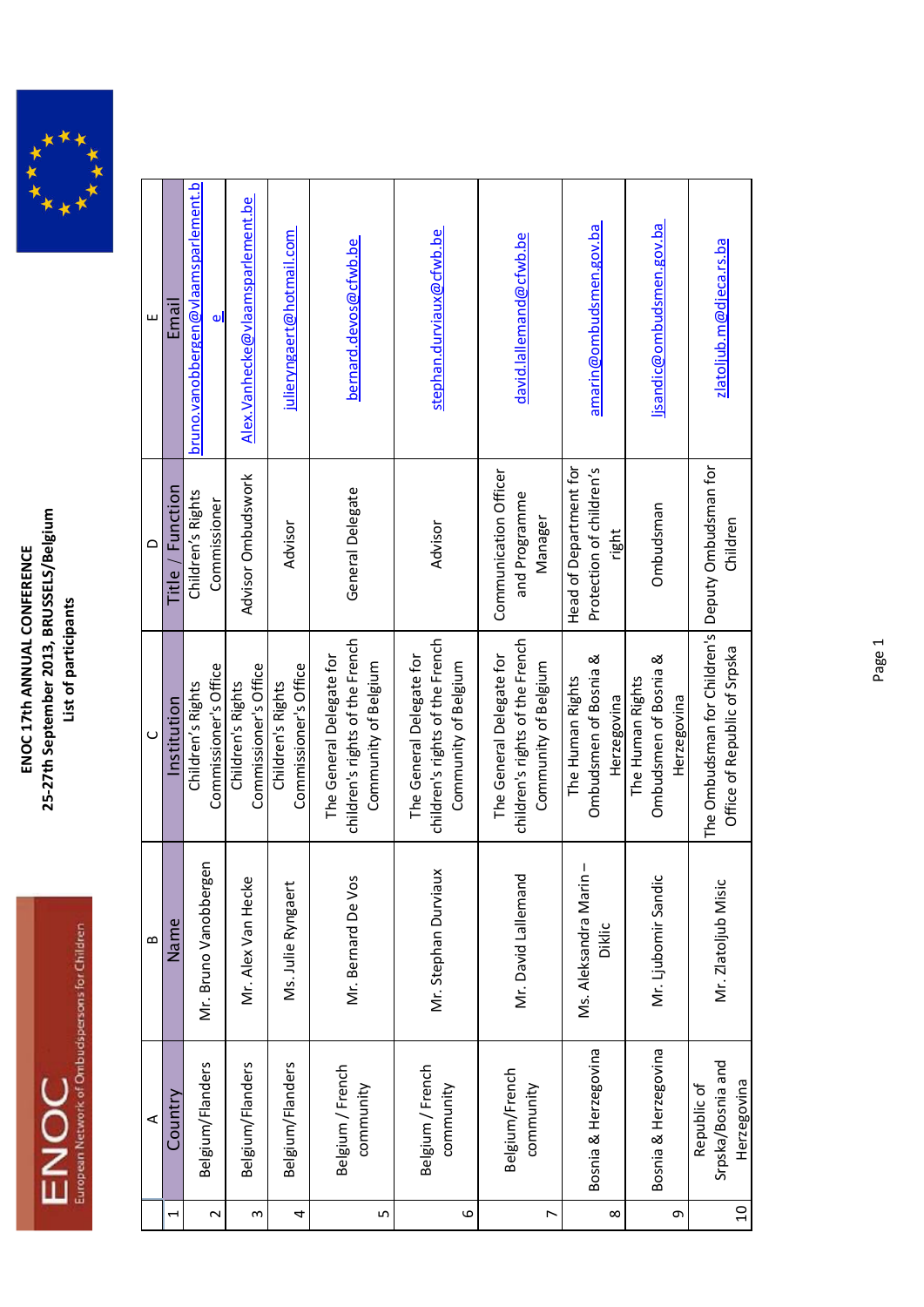

| Щ        | pravobraniteljica@dijete.hr        | filipovic@dijete.hr                             | chil <u>dcom@ccr.gov.cy</u>                  | childcom@ccr.gov.cy                          | perlarsen@brd.dk                                   | sogh@brd.dk                                        | andres.aru@oiguskantsler.ee             | kristi.paron@gmail.com                 | mariakaisa.aula@stm.fi             | raija.harju-kivinen@stm.fi         | marie.derain@defenseurdesdroits.fr                    | stephanie.carrere@defenseurdesdroits.fr |
|----------|------------------------------------|-------------------------------------------------|----------------------------------------------|----------------------------------------------|----------------------------------------------------|----------------------------------------------------|-----------------------------------------|----------------------------------------|------------------------------------|------------------------------------|-------------------------------------------------------|-----------------------------------------|
| $\Omega$ | Ombudsman for<br>Children          | Legal Advisor                                   | Commissioner                                 | Office Coordinator                           | Chairman                                           | Chief Advisor                                      | Head of Children's Rights<br>Department | Advisor                                | Ombudsman for<br>Children          | Senior Office                      | Deputy Ombudsperson<br>for the Rights of the<br>Child | International Affairs<br><b>Officer</b> |
| $\cup$   | Ombudsman for Children's<br>Office | Ombudsman for Children's<br>Office              | Commissioner for Children's<br>Rights Office | Commissioner for Children's<br>Rights Office | Børnerådet-Danish National<br>Council for Children | Børnerådet-Danish National<br>Council for Children | Office of the Chancellor of<br>Justice  | Office of the Chancellor of<br>Justice | Ombudsman for Children's<br>Office | Ombudsman for Children's<br>Office | Office of the Rights Defender                         | Office of the Rights Defender           |
| $\bf{m}$ | Ms. Mila Jelavic                   | $\overline{\mathsf{C}}$<br>Ms. Gordana Filipovi | ω<br>Ms. Leda Koursoumb                      | Ms. Maria Rossidou                           | Mr. Per Larsen                                     | Mr. Soren Gade Hansen                              | Mr. Andres Aru                          | Ms. Kristi Paron                       | Ms. Maria K. Aula                  | Ms. Raija Harju-Kivinen            | Ms. Marie Derain                                      | به<br>Ms. Stéphanie Carrèi              |
| ⋖        | Croatia                            | Croatia                                         | Cyprus                                       | Cyprus                                       | Denmark                                            | Denmark                                            | Estonia                                 | Estonia                                | Finland                            | Finland                            | France                                                | France                                  |
|          | $\Xi$                              | $\overline{12}$                                 | $\frac{3}{2}$                                | $\overline{1}$                               | 15                                                 | $\frac{9}{1}$                                      | $\overline{17}$                         | $\frac{8}{18}$                         | $\overline{a}$                     | $\overline{c}$                     | $\overline{c}$                                        | 22                                      |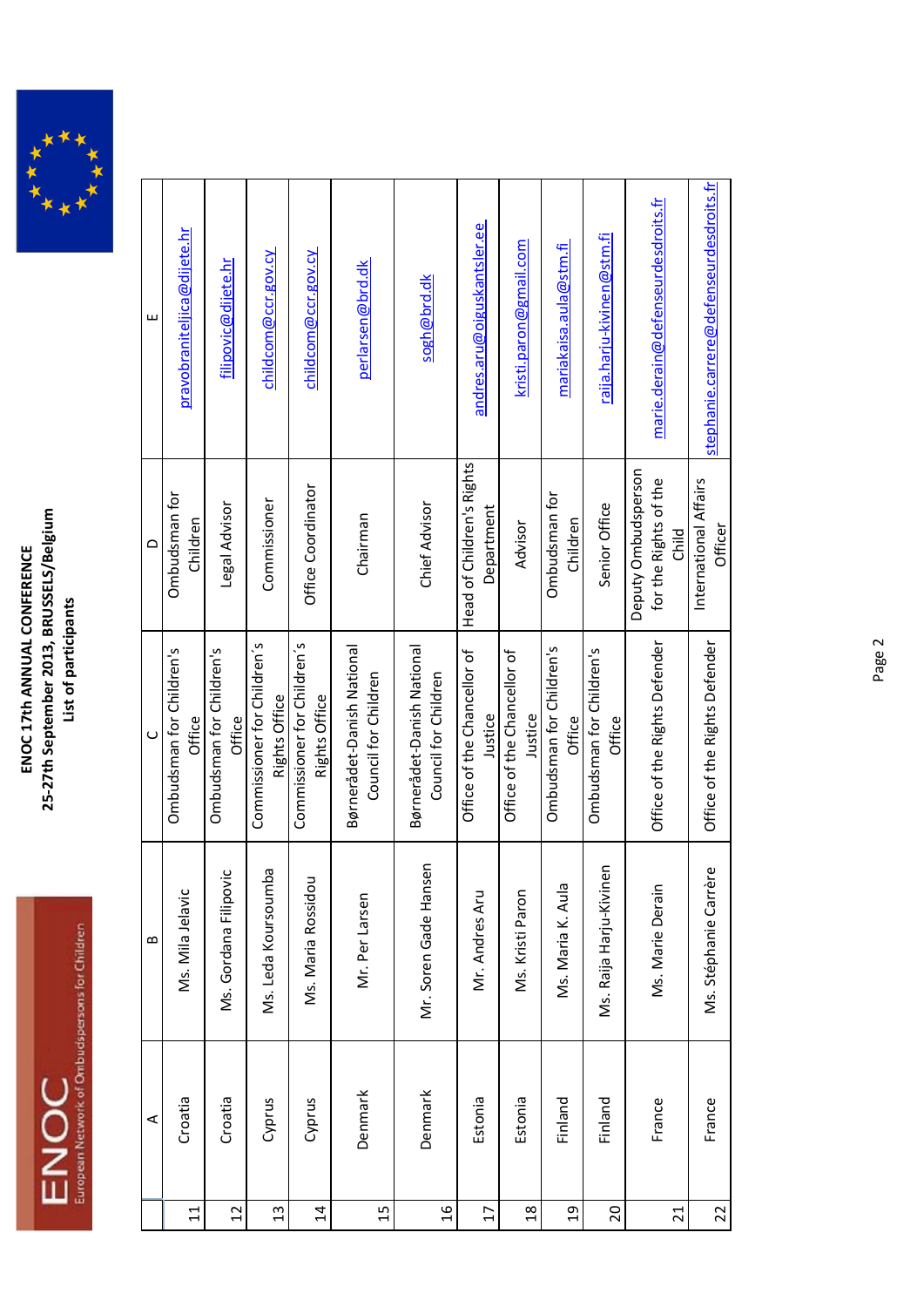

|                 | ⋖            | $\mathbf{a}$                        | $\cup$                                                                            | $\Omega$                                    | Щ                                 |
|-----------------|--------------|-------------------------------------|-----------------------------------------------------------------------------------|---------------------------------------------|-----------------------------------|
|                 | France       | Ms. Emmanuelle                      | Office of the Rights Defender                                                     | Head of Children's Rights                   | emmanuelle.wachenheim@defenseurde |
| 23              |              | Wachenheim                          |                                                                                   | Service                                     | sdroits.fr                        |
| 24              | Georgia      | ₹<br>Ms. Maia Gedevanish            | Office of the Public Defender<br>of Georgia                                       | Head of the Child's<br><b>Rights Centre</b> | mgedevanishvili@ombudsman.ge      |
| 25              | Greece       | s<br>Mr. George Moscho              | Independent Authority of the<br>Greek Ombudsman                                   | Deputy Ombudsman for<br>Children's Rights   | <u>gmoschos@synigoros.gr</u>      |
| 26              | Hungary      | Ms. Agnes Lux                       | Office of the Commissioner for   Children's rights projects<br>Fundamental Rights | manager                                     | <u>lux.agnes@ajbh.hu</u>          |
| 27              | Iceland      | Ms. Margret Maria<br>Sigurdardottir | Ombudsman for Children's<br>Office                                                | Ombudsman for<br>Children                   | ub@barn.is                        |
| 28              | Iceland      | Ms. Audur Kristin Arnadottir        | Ombudsman for Children's<br>Office                                                | Project Manager                             | ub@barn.is                        |
| 29              | Ireland      | Ms. Emily Logan                     | Ombudsman for Children's<br>Office                                                | Ombudsman for<br>Children                   | mary kearns@oco.ie                |
| $\overline{30}$ | Ireland      | Mr. Mánus de Barra                  | Ombudsman for Children's<br>Office                                                | Policy and Human Rights<br>Officer          | manus debarra@oco.ie              |
| 31              | Ireland      | Mr. Niall Muldoon                   | Ombudsman for Children's<br>Office                                                | Director                                    | Niall Muldoon@oco.ie              |
| 32              | <b>Italy</b> | Ms. Stefania Pizzolla               | Office of the Italian Authority<br>for Children and Adolescents                   | Advisor/International<br>Relations          | pizzolla@garanteinfanzia.org      |
| 33              | Latvia       | Mr. Juris Jansons                   | Ombudsman's Office of the<br>Republic of Latvia                                   | Ombudsman                                   | tiesibsargs@tiesibsargs.lv        |
| 34              | Lithuania    | Ms. Audrone Bedorf                  | Office of the Ombudsman for<br>Children's Rights                                  | Senior Advisor                              | aubedo@Irs.lt                     |
| 35              | Lithuania    | Ms. Inga Juozapaviciene             | Office of the Ombudsman for<br>Children's Rights                                  | Advisor                                     | inga.juozapaviciene@lrs.lt        |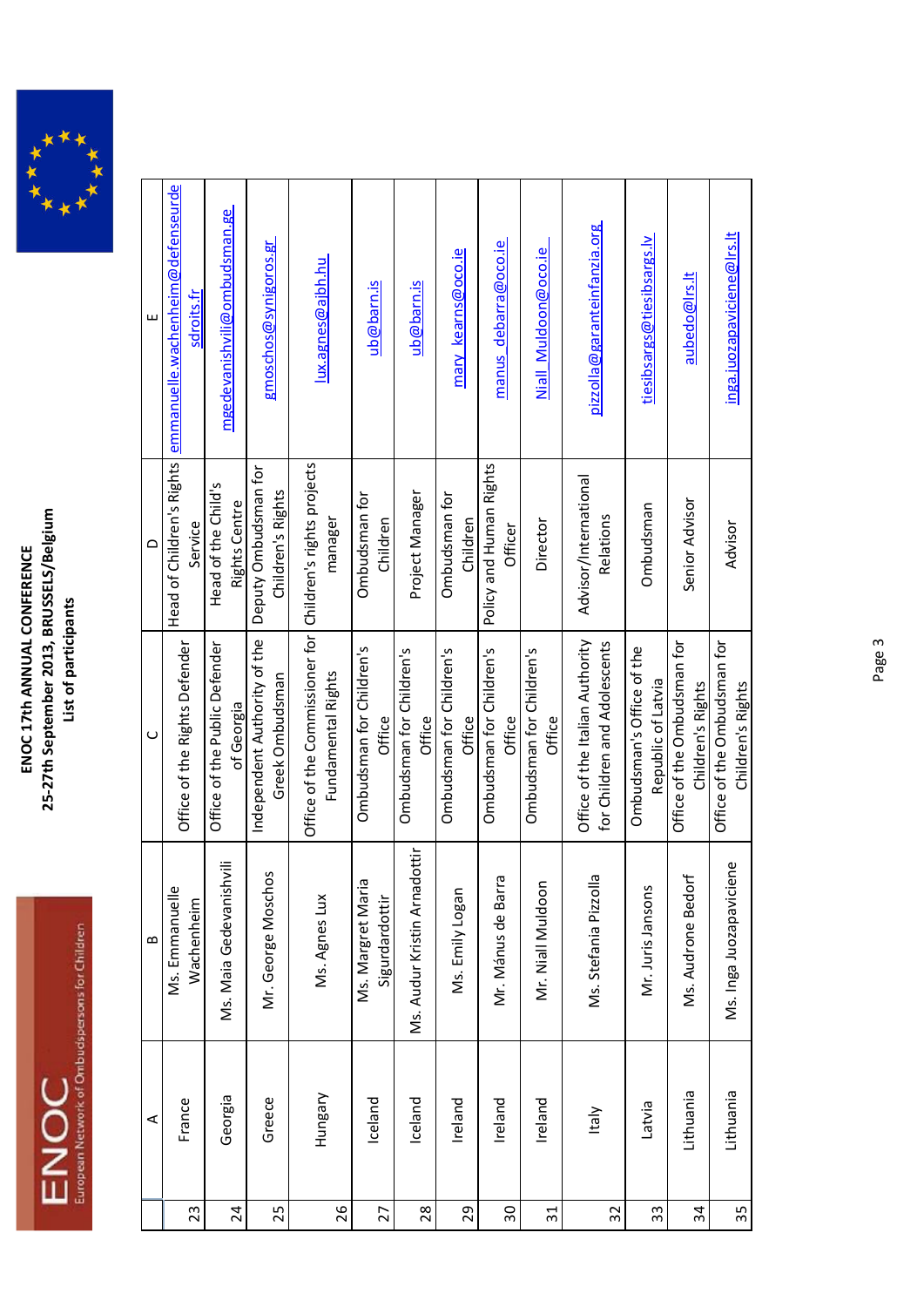

| ш        | rene.schlechter@ork.lu                             | francoise.gillen@ork.lu                            | lorna.muscat@gov.mt                   | suzanne.gili@gov.mt                   | cpdom@mdl.net                                                  | ombudsmandjeca@t-com.me                       | duskasljivancanin@yahoo.com                   | marc.dullaert@dekinderombudsman.nl | kh@barneombudet.no                            | m.michalak@brpd.gov.pl             | aleksandra.stec@brpd.gov.pl        |
|----------|----------------------------------------------------|----------------------------------------------------|---------------------------------------|---------------------------------------|----------------------------------------------------------------|-----------------------------------------------|-----------------------------------------------|------------------------------------|-----------------------------------------------|------------------------------------|------------------------------------|
| $\circ$  | President                                          | Lawyer                                             | Chief Executive                       | Task Manager                          | Parliamentary advocate<br>for children's rights<br>(Ombudsman) | Deputy Ombudsman                              | Deputy Ombudsman                              | Ombudsman for<br>Children          | Deputy Ombudsman                              | Ombudsman for<br>Children          | Secretary                          |
| $\cup$   | The Ombudscommittee for the<br>rights of the child | The Ombudscommittee for the<br>rights of the child | Commissioner for Children's<br>Office | Commissioner for Children's<br>Office | The Center for Human Rights<br>of Moldova                      | The Protector of Human Rights<br>and Freedoms | The Protector of Human Rights<br>and Freedoms | De Kinderombudsman                 | The Ombudsman for Children's<br><b>Office</b> | Ombudsman for Children's<br>Office | Ombudsman for Children's<br>office |
| $\bf{m}$ | Mr. René Schlechter                                | Ms. Françoise Gillen                               | Ms. Lorna Muscat                      | Ms. Suzanne Gili                      | ā<br>Ms. Tamara Plamadeal                                      | Ms. Nevenka Stankovic                         | Ms. Duska Sljivancanir                        | Mr. Marc Dullaert                  | Mr. Knut Haanes                               | Mr. Marek Michalak                 | Ms. Aleksandra Stec                |
| ⋖        | Luxembourg                                         | Luxembourg                                         | Malta                                 | Malta                                 | Moldova                                                        | Montenegro                                    | Montenegro                                    | Netherlands                        | Norway                                        | Poland                             | Poland                             |
|          | 36                                                 | 57                                                 | 38                                    | 39                                    | $\overline{a}$                                                 | $\ddot{4}$                                    | $\overline{4}$                                | $\frac{3}{4}$                      | $\overline{4}$                                | 45                                 | 46                                 |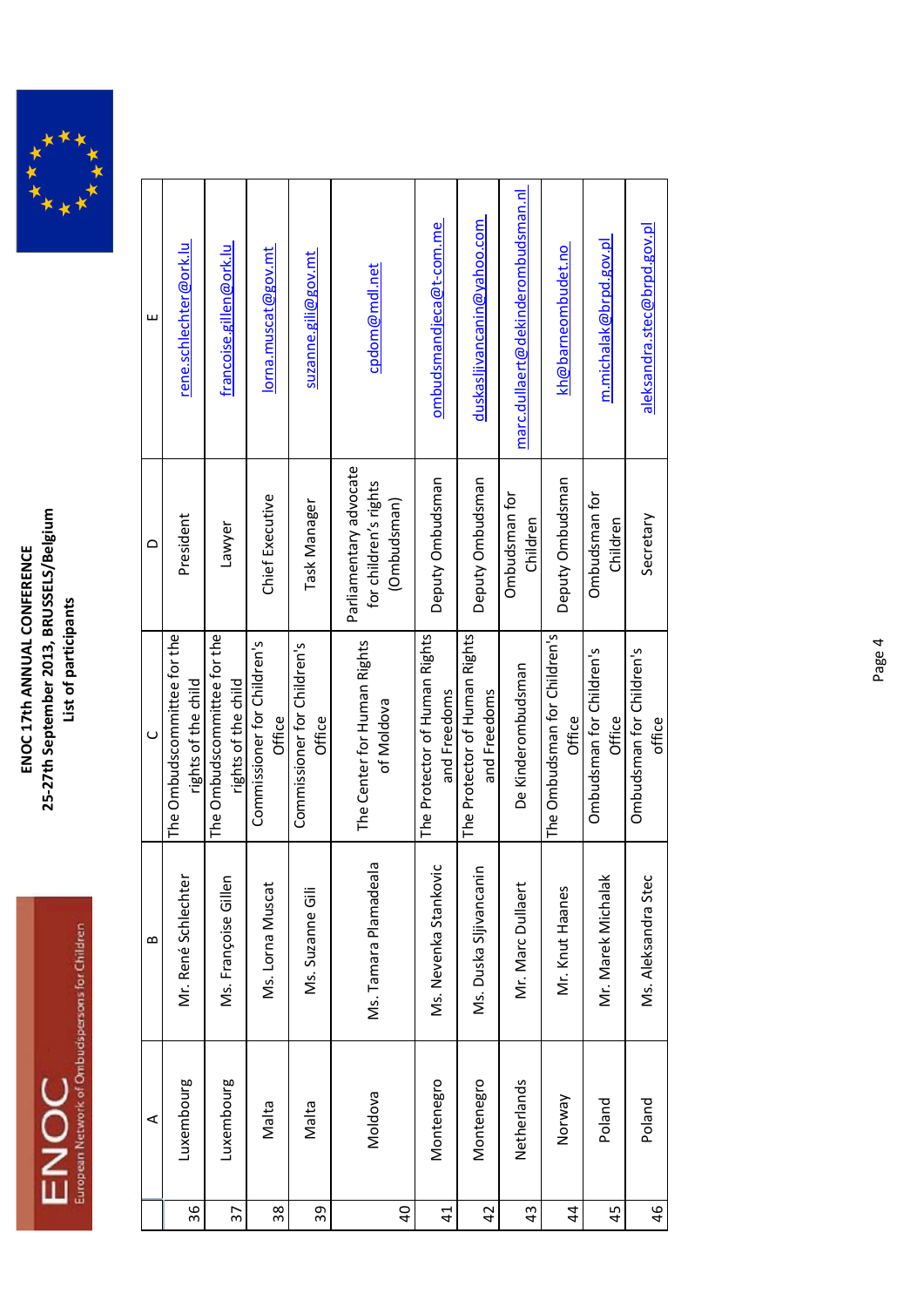

|                | ⋖                   | $\mathbf{a}$                             | $\cup$                                                                        | $\Omega$                                                                           | Щ                                                         |
|----------------|---------------------|------------------------------------------|-------------------------------------------------------------------------------|------------------------------------------------------------------------------------|-----------------------------------------------------------|
| $\overline{4}$ | Russian Federation  | Mr. Pavel Astakhov                       | Presidential Commissioner for<br>Children's Rights Office                     | Children's Rights of the<br>Russian Federation<br>Commissioner for<br>Presidential | priem pa@gov.ru                                           |
| 48             | Serbia              | ndic<br>Ms. Tamara Luksic-Orlar          | Protector of Citizens<br>(Ombudsman)                                          | Deputy Ombudsman for<br>the Rights of the Child                                    | tamara.luksic-orlandic@ombudsman.rs                       |
| 49             | Serbia              | Ms. Natasa Jovic                         | Protector of Citizens<br>(Ombudsman)                                          | Head of the Department<br>for the Rights of the<br>Child                           | natasa.jovic@ombudsman.rs                                 |
| SO             | Slovenia            | Mr. Lan Vošnjak                          | Human Rights Ombudsman's<br>Office                                            | Senior Advisor                                                                     | lan.vosnjak@varuh-rs.si                                   |
| 51             | Spain/Catalonia     | Ms. Maria Jesus Larios                   | Sindic de Greuges de<br>Catalunya                                             | Deputy Ombudsperson<br>for Children's Rights                                       | mjlarios@sindic.cat                                       |
| 52             | Spain/Catalonia     | $\frac{1}{10}$<br>Ms. Anna Piferrer Agui | Sindic de Greuges de<br>Catalunya                                             | Advisor                                                                            | apiferrer@sindic.cat                                      |
| 53             | Sweden              | Ms. Cecilia Sjolander                    | The Ombudsman for Children<br>'s Office                                       | Director of Programs                                                               | <u>Cecilia.sjolander@barnombudsmannen.s</u><br>ات         |
| 54             | UK/England          | Dr. Maggie Atkinson                      | Commissioner for England<br>Office of the Children's                          | Children's Commissioner<br>for England                                             | sandra.thomas@childrenscommissioner.<br><u>gsi.gov.uk</u> |
| 55             | UK/Northern Ireland | Ms. Patricia Lewsley-Mooney              | Office of the Northern Ireland<br>Commissioner for Children &<br>Young People | N.Ireland Commissioner<br>for Children & Young<br>People                           | pamela@niccy.org                                          |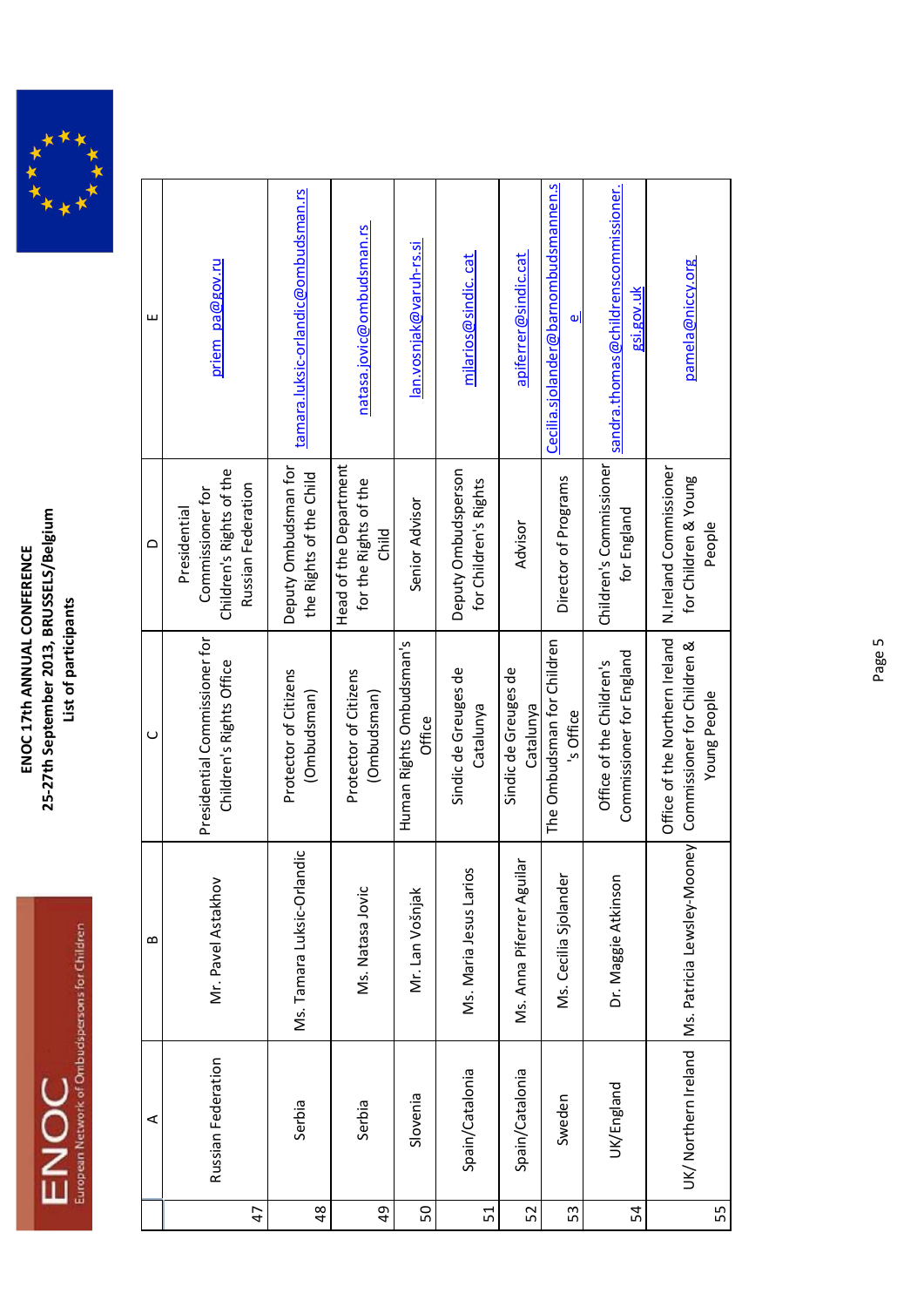ENOC<br>European Network of Onbudspersons for Children



|    | ⋖                                                   | ≃                         | $\cup$                                                             | $\Omega$                                                                                               | ш                                   |
|----|-----------------------------------------------------|---------------------------|--------------------------------------------------------------------|--------------------------------------------------------------------------------------------------------|-------------------------------------|
| 56 | UK/Scotland                                         | Mr. Tam Baillie           | Scotland's Commissioner for<br>Children and Young People           | Scotland's Commissioner<br>for Children and Young<br>People                                            | tam.baillie@sccyp.org.uk            |
| 57 | UK/Wales                                            | Mr. Keith Towler          | Children's Commissioner for<br>Wales                               | Children's Commissioner<br>for Wales                                                                   | commissioner@childcomwales.org.uk   |
| 58 | Ukraine                                             | Ms. Aksana Filipishyna    | Commissioner for Human<br>Office of the Ukrainian<br>Rights        | discrimination & gender<br>Children's rights, non-<br>representative for<br>Commissioner's<br>equality | morozov@ombudsman.gov.ua            |
| 59 | Ukraine                                             | Mr. Bogdan Kryklyvenko    | Commissioner for Human<br>Office of the Ukrainian<br><b>Rights</b> | <b>Head of Secretariat</b>                                                                             | morozov@ombudsman.gov.ua            |
| 60 | Organizations/Invit<br>ed speakers<br>International | Name                      | Organization<br>Institution                                        | Title / Function                                                                                       | Email                               |
| 61 | <b>United Nations</b>                               | Mr. Bernard Gastauc       | UN Committee on the Rights<br>of the Child                         | Committee on the Rights<br>Member of the UN<br>of the Child                                            | bgastaud@gouv.mc                    |
| 62 | ECHR                                                | Ms. Françoise Tulkens     | ECHR                                                               | Former Judge and Vice-<br>European Court of<br>President of the<br>Human Rights                        | ruffenach.sylvie@gmail.com          |
| යි | 긊                                                   | Ms. Georgia Dimitropoulou | EU Fundamental Rights Agency                                       | Justice Department)<br>Expert (Freedom &                                                               | georgia.dimitropoulou@fra.europa.eu |
| 54 | Council of Europe                                   | Ms. Lilja Gretarsdotti    | Migration Coordination<br>Department                               | Programme Adviser                                                                                      | lilja.gretarsdottir@coe.int         |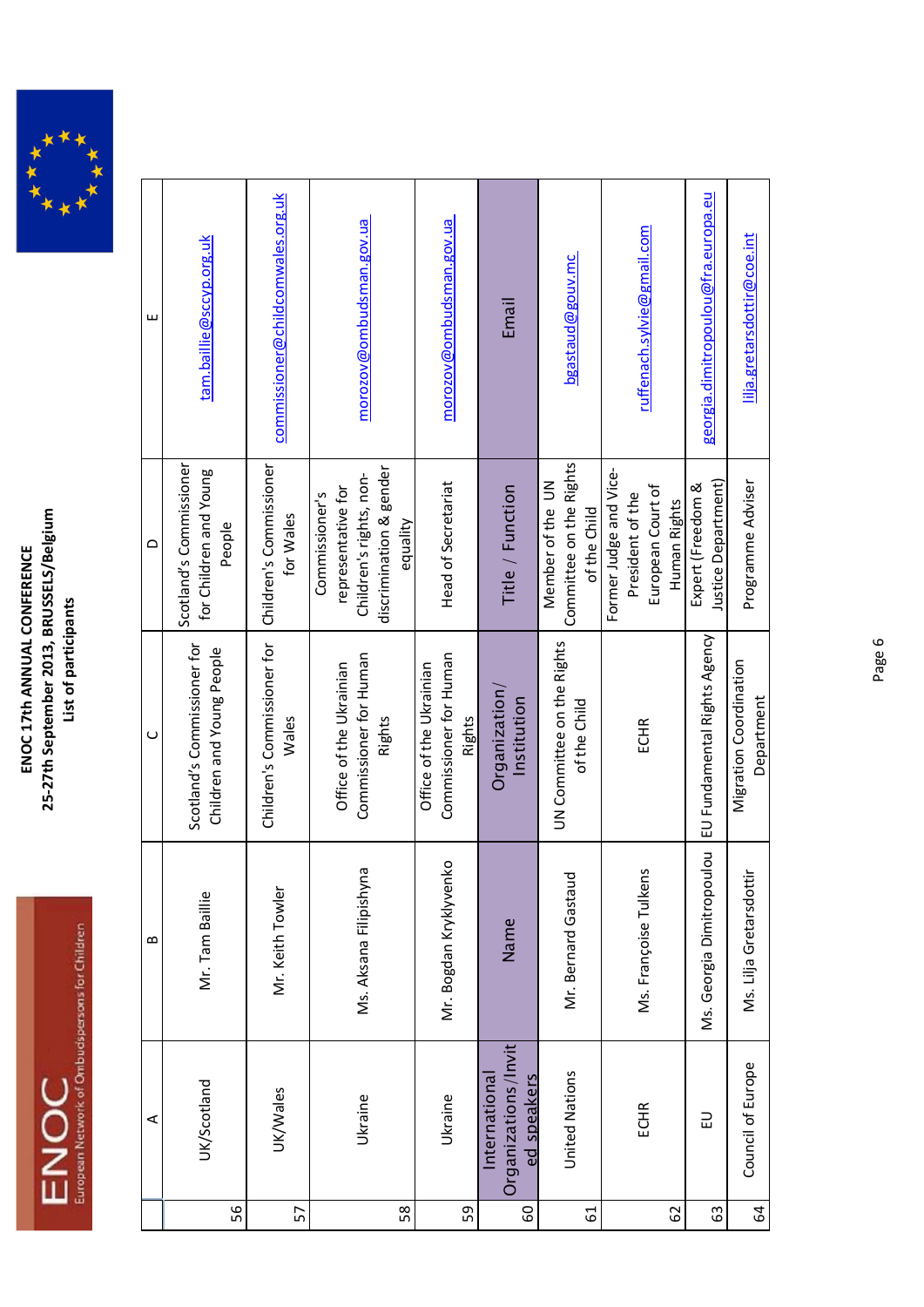



|                | ⋖                                                    | $\mathbf{a}$                       | ပ                                                      | $\Omega$                              | ш                                    |
|----------------|------------------------------------------------------|------------------------------------|--------------------------------------------------------|---------------------------------------|--------------------------------------|
| 65             | Council of Europe                                    | Ms. Regina Jensdottir              | Council of Europe                                      | Head of Children's Rights<br>Division | regina.jensdottir@coe.int            |
| 66             | <b>UNHCR</b>                                         | Ms. Andrea Volkeman                | <b>UNHCR</b>                                           | Senior policy officer                 | <u>volkeman@unhcr.org</u>            |
|                | NGOs/fondations                                      |                                    |                                                        |                                       |                                      |
|                | and other                                            | Name                               | Organization                                           | Title / Function                      | Email                                |
| 67             | organizations                                        |                                    |                                                        |                                       |                                      |
| 68             | Eurochild                                            | Ms. Jana Hainsworth                | Eurochild                                              | Secretary General                     | Jana. Hains worth @eurochild.org     |
| 69             | Eurochips                                            | Ms. Claudia Vogg                   | Children of Imprisoned Parents<br>European Network for | Network Development<br>Manager        | claudia.vogg@eurochips.org           |
| 20             | ECPAT Belgium                                        | Ms. Ariane Couvreur                | ECPAT                                                  | Project Manager                       | arianecouvreur@ecpat.be              |
| $\overline{7}$ | Observatory for<br>Juvenile Justice<br>International | Mr. Cédric Foussard                | $\overline{5}$                                         | Director International<br>Affairs     | cfoussard@oijj.org                   |
|                |                                                      |                                    |                                                        |                                       |                                      |
|                | Observatory for<br>International                     | Ms. Adelaide Vanhove               | $\overline{a}$                                         | Project Manager                       | avanhove@oijj.org                    |
| 72             | Juvenile Justice                                     |                                    |                                                        | European Affairs                      |                                      |
| 73             | nternational Play<br>Association (IPA)               | Ms. Theresa Casey                  | International Play Association                         | President                             | theresacasey@playforlife.fsnet.co.uk |
| 74             | International Play<br>Association (IPA)              | Ms. Cynthia Jane Gentry            | International Play Association                         | Communications Officer                | cynthia@playatlanta.org              |
| 75             | International Play<br>Association (IPA)              | ō<br>Mr. Robyn Jane Monr<br>Miller | International Play Association                         | $\frac{4}{2}$                         | <u>robyn@netoosh.org.au</u>          |
| 76             | Defense for Children<br>International                | Mr. Benoit Van Keirbilck           | Defense for Children<br>International                  | President                             | president@defenseforchildren.org     |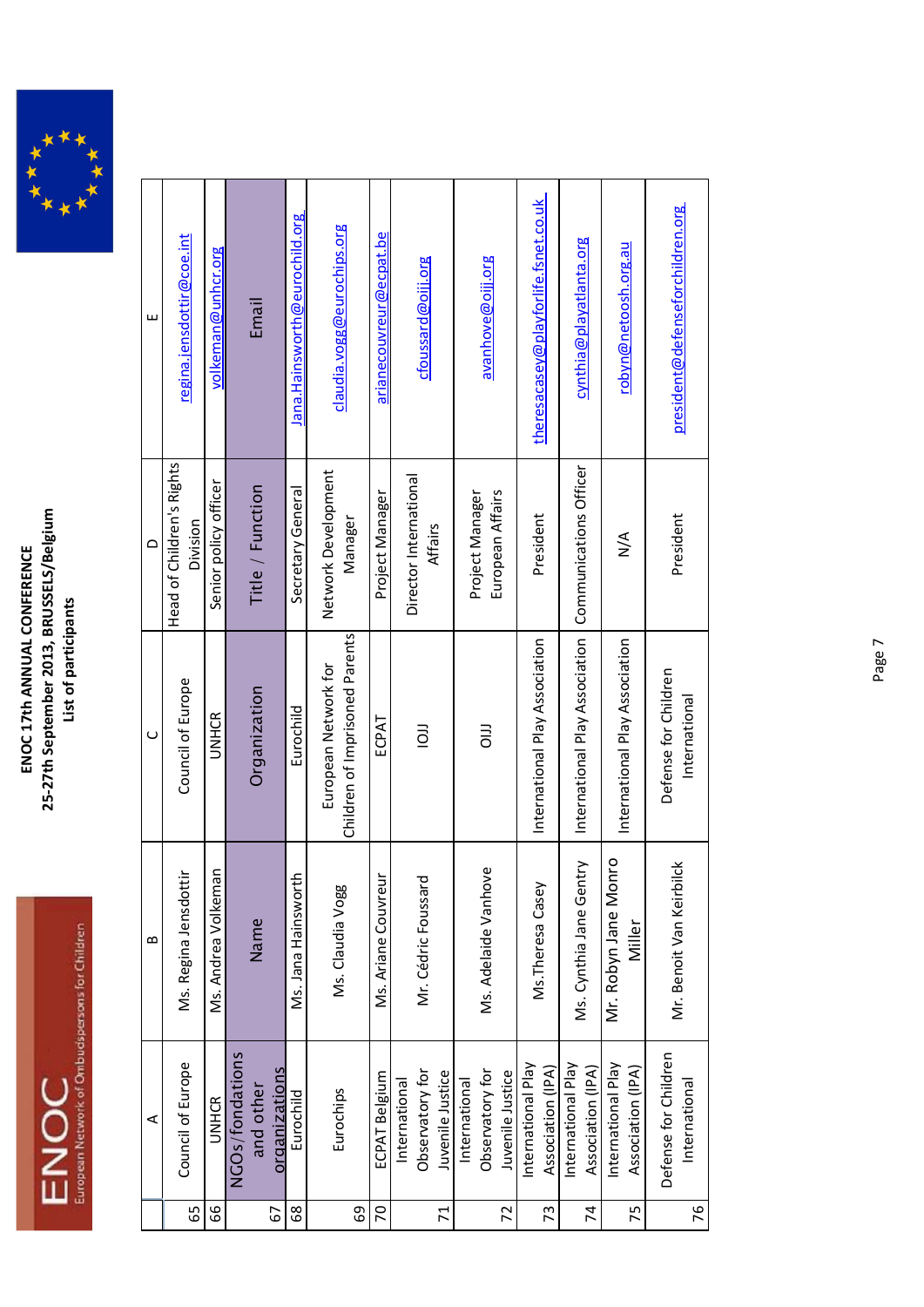

|        | ⋖                                                     | ≃                        | ں<br>                                              | $\triangle$                                       | ш                                        |
|--------|-------------------------------------------------------|--------------------------|----------------------------------------------------|---------------------------------------------------|------------------------------------------|
|        |                                                       |                          | Platform for International                         |                                                   |                                          |
|        | PICUM                                                 | Ms. Lilana Keith         | Undocumented Migrants<br>Cooperation on            | Programme Officer                                 | lilana.keith@picum.org                   |
| 77     |                                                       |                          | (PICUM)                                            |                                                   |                                          |
| 78     | Save the Children<br>Noway in Russia                  | Ms. Evgenia Kamenetskaya | Save the Children Norway                           | Country Director                                  | evgenia.kamenetskaya@scnorway.ru         |
| 54     | Save the Children<br>Noway in Russia                  | Mr. Igor Kurakin         | Save the Children Norway                           | Program Manager                                   | igor.kurakin@scnorway.ru                 |
| $80\,$ | Bosnia & Herzegovina<br>Save the Children             | Ms.Ljiljana Sinickovic   | Save the Children                                  | Child Rights Governance<br>Program Manager        | Ljiljana. Sinickovic@savethechildren.org |
| 81     | International Network<br>CRIN-Child Rights            | Ms. Veronica Yates       | CRIN                                               | Director                                          | wates@crin.org                           |
| 82     | Terre des Hommes<br>Foundation                        | Mr. Pierre Casenave      | Terre des Hommes Foundation                        | Regional Child Rights<br>Officer                  | pierre.casenave@tdh.ch                   |
| 83     | University of Central<br>Lancashire                   | Mr. Nigel Thomas         | <b>UCLAN</b>                                       | Professor of Childhood &<br><b>Youth Research</b> | NPThomas@uclan.ac.uk                     |
| 84     | University of Central<br>Lancashire                   | Ms. Sara Imanian         | <b>UCLAN</b>                                       | Doctoral Researcher                               | Simanian@uclan.ac.uk                     |
| 85     | Observer Ombuds and<br>other institutions/<br>Country | Name                     | Institution                                        | Title/Function                                    | <u>Email</u>                             |
| 86     | Belgium                                               | Ms. Sarah D'Hondt        | National Commission for the<br>Rights of the Child | Chair                                             | sarah.dhondt@ncrk-cnde.be                |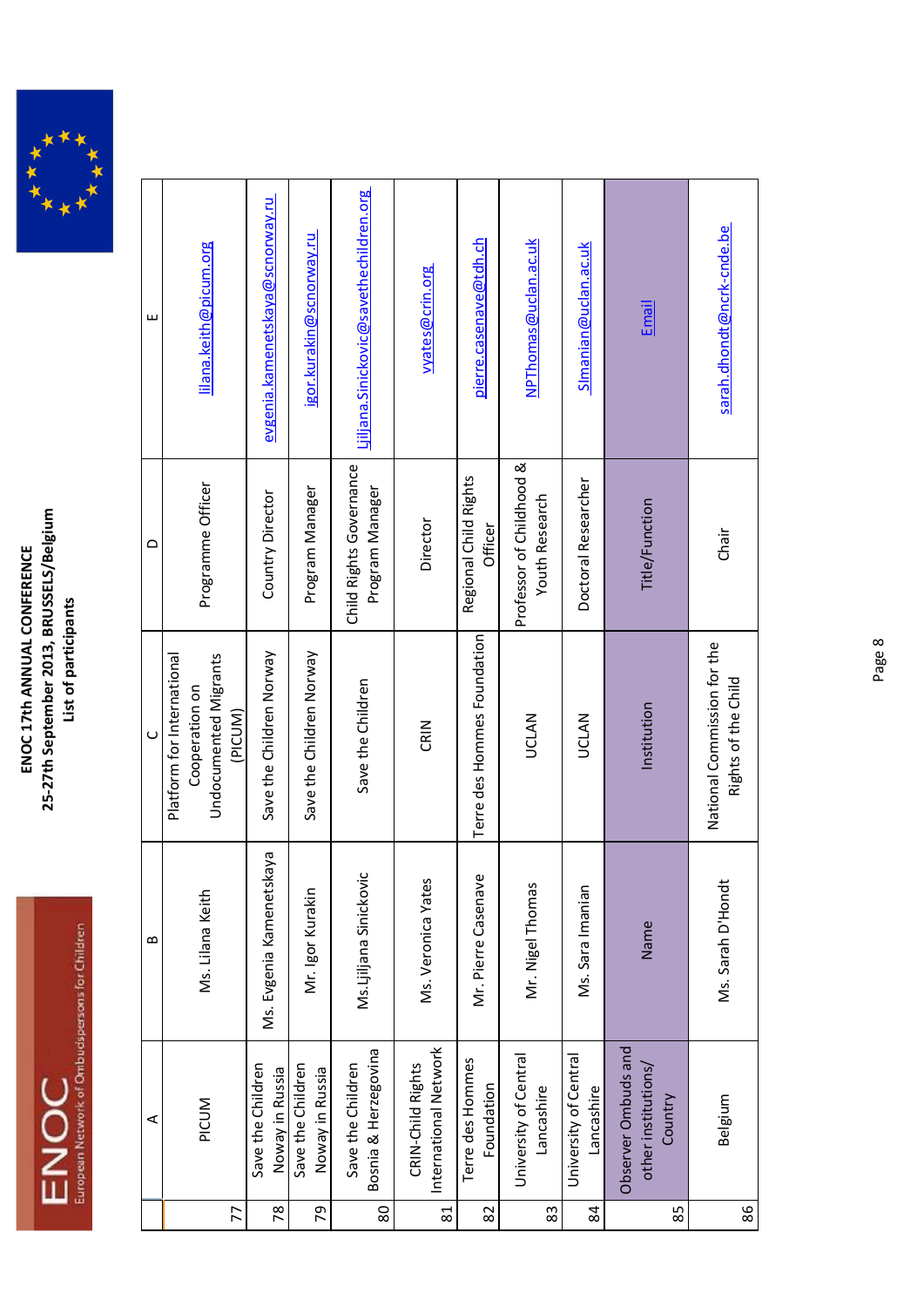

|    | $\prec$                        | $\mathbf{a}$                                    | $\cup$                                                             | $\Omega$                                                       | ш                                |
|----|--------------------------------|-------------------------------------------------|--------------------------------------------------------------------|----------------------------------------------------------------|----------------------------------|
| 87 | Canada-New<br>Brunswick        | Mr. Christian Whalen                            | Office of the Child and Youth<br>Advocate                          | Chief Councel                                                  | christian.whalen@gnb.ca          |
| 88 | Mauritius                      | Narainamah Ramana-<br>Ms. Rookmeenee<br>Narayen | Ombudsperson for Children's<br>Office                              | Ombudsperson for<br>Children                                   | ombudschild@mail.gov.mu          |
| 89 | Russian Federation             | Mr. Evgeny Bunimovic                            | Office of the Ombudsman of<br>Moscow                               | Moscow Commissioner<br>for Children's Rights                   | bunimovich@ombudsman.mos.ru      |
| 90 | Turkey                         | Ms. Serpil Cakin                                | Ombudsman institution of<br>Turkey                                 | responsible for children<br>and women's rights<br>Ombudsperson | serpil.cakin@ombudsman.gov.tr    |
| 51 | Turkey                         | Ms. Berna Süer                                  | Ombudsman institution of<br>Turkey                                 | Expert                                                         | berna.suer@ombudsman.gov.tr      |
| 92 | Belgium                        | Ms. Agathe Willaume                             | El Paso, Reception centre for<br><b>NVN</b>                        | Coordinator                                                    | agathe.willaume@centre-elpaso.be |
| 93 | Belgium                        | net<br>Ms. Laetitia Van Der Ven                 | Platform Minor in Exil                                             | Coordinator                                                    | mineursenexil@sdj.be             |
| 94 | Observers<br><b>Experts</b>    | Name                                            | Organization                                                       | Title / Function                                               | Email                            |
| 95 | Independant expert             | Mr. Yves Pascouau                               | European Policy Centre                                             | European migration and<br>Head of Programme<br>diversity       | y.pascouau@epc.eu                |
| 96 | Expert on Children's<br>Rights | Ms. Ankie Vandekerchkove                        | $\sum_{i=1}^{n}$                                                   | Expert                                                         | ankievdk@yahoo.com               |
| 50 | Advisor to ENOC                | Mr. Peter Newell                                | Global Initiative to End All<br>Corporal Punishment of<br>Children | Coordinator                                                    | peter@endcorporalpunishment.org  |